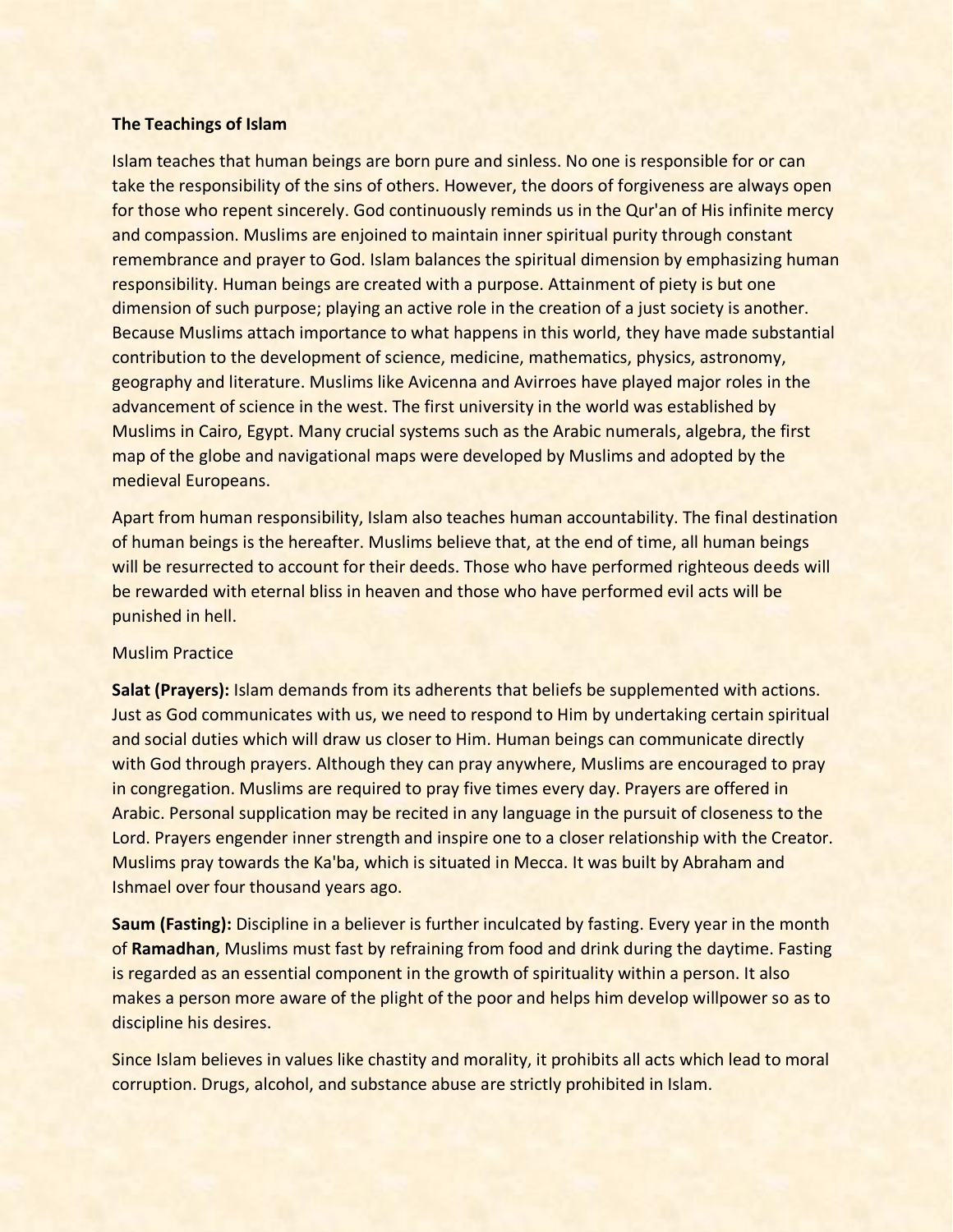**Zakat (Alms)** Muslims see wealth to be a trust from God, to be dispensed in His way. Therefore, they are asked to purify their wealth by spending a portion of their income for those in need (called zakat). Giving the zakat is seen as one of the most meritorious deeds especially as it helps fulfill the Islamic vision of creating a just and equitable society. Undertaking social responsibility by helping the needy is highly encouraged in Islam.

**Hajj (Pilgrimage):** Once in their lifetime, Muslims are commanded to go for pilgrimage to Mecca provided there are no financial or physical constraints. Every year, about two million Muslims from different parts of the world converge on Mecca to perform the pilgrimage. This provides a unique opportunity for Muslims of different nations and diverse backgrounds to meet one another. During the rituals, pilgrims wear white clothing and stand close together in the worship of the one Lord. Islam recognizes no racial or ethnic boundaries. The hajj is the perfect example of the oneness of people of all races and nations, worshipping and serving the Lord.

The **hajj** is marked by the **Eid al-Adha**, a festival which is marked with prayers and other rituals performed by the pilgrims in the vicinity of Mecca. These rituals are meant to purify the faithful inwardly. The day is also marked in Muslim communities in different parts of the world with celebrations and exchange of gifts. This day, together with the **Eid al-Fitr**, a feast day commemorating the end of **Ramadhan**, are the two main festivals of the Muslim calendar. The Muslim weekly holiday is on Fridays when congregational prayers are held at noon.

# **Islam and War**

The concept of **jihad** (wrongly translated as holy war) refers to the duty of Muslims to defend their faith and the welfare of the Muslim community when threatened. The Qur'an does not permit aggression against anyone and Prophet Muhammad is asked to proselytize in a peaceful manner. Warfare is permitted only in self-defense. However, it must be noted that people only resort to violence when their basic human rights are violated and when all attempts at peaceful settlement are thwarted.

### **Islam and Human Rights**

Islam teaches that human beings have a moral obligation to live in harmony with one another. Islam also recognizes and accords rights to all human beings regardless of race, color or creed. Islam requires its followers to show respect and tolerance even to those who do not share their faith. Prophet Muhammad said: **"God has no mercy on one who shows no mercy to others".** Freedom of conscience is guaranteed by the Qur'an itself. It states: **"There is no compulsion in religion"** (2:256). Islamic law stipulates that Muslims should protect the status of minorities. Therefore, the life and property of all citizens in an Islamic state are considered sacred, whether a person is a Muslim or not. Because of this, non-Muslim places of worship have survived and flourished all over the Muslim world. Islam further encourages Muslims to respect the rights of all living things. Therefore, Muslims are required to be conscious of the environment and are not allowed to cause harm to nature.